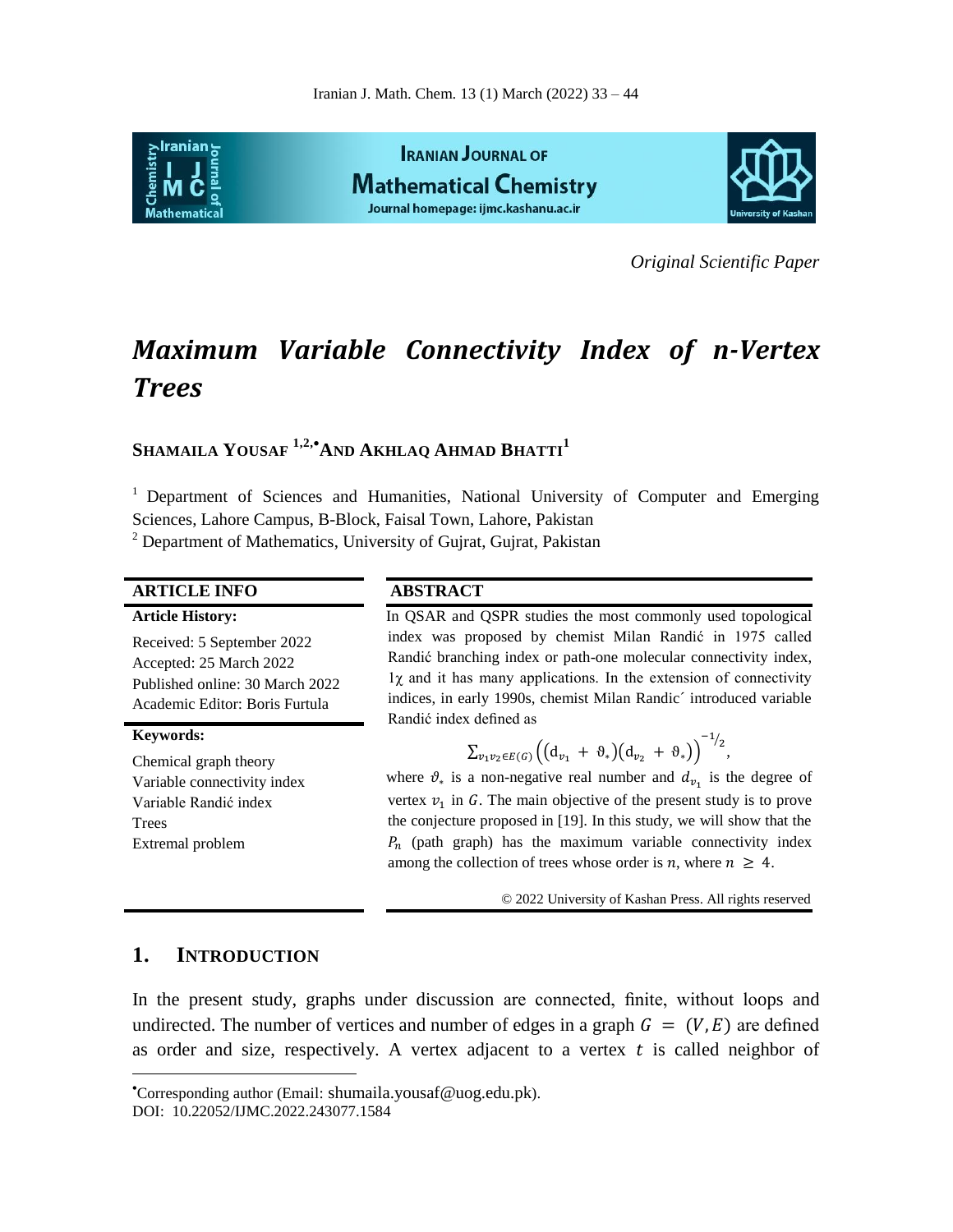$t \in V(G)$  and  $N(t)$  represents the collection of all neighbor vertices of t.  $N(t)$  is called degree of the vertex  $t \in G$  and we denote it by  $d_t$ . The vertex t is said to be pendent vertex or a leaf if  $d_t = 1$ . *n*-vertex graph means a graph whose order is *n*.  $P_n$  and  $S_n$  are well-known *n*-vertex path graph and the *n*-vertex star graph, respectively.  $T_n$  presents the collection of all  $n$ -vertex trees. For the relevant (chemical graph theoretical) symbols and undefined terms in this study, we suggest the reader to relevant book, as [8].

The variable Randić index [15, 14], introduced by Randić, for the graph  $H$  is defined as:

$$
{}^{1}\chi^{f}(H) = {}^{v}R_{\vartheta_{*}}(H) = \sum_{v_{i}v_{j} \in E(H)} \frac{1}{\sqrt{(d_{v_{i}} + \vartheta_{*})(d_{v_{j}} + \vartheta_{*})}},
$$

where  $d_{v_1}$  is the degree of vertex  $v_1$  in H and  $\vartheta_*$  is a non-negative real number. Clearly, the topological index  ${}^v{\rm R}_{\theta_*}(G)$  is the classical Randic index if we consider  $\theta_* = 0[16, 17]$ . Detailed chemical properties of the variable Randić index can be seen in  $[11, 12, 13, 16, 6,$ 18, 19] and related references therein. It is important to mention that the invariant  ${}^{\nu}R_{\vartheta}$  has more chemical applications than the various popular variable indices [3, 9, 10, 4, 7, 5, 2, 1].

**Conjecture 1.1.** [19] For  $n \geq 4$  and  $\gamma \geq 0$ , among all trees of a fixed order *n*, path graph  $P_n$  is the unique tree with maximum variable Randic index  ${}^{\nu}R_{\gamma}$ , which is

$$
\frac{2}{\sqrt{(1+\gamma)(2+\gamma)}}+\frac{n-3}{2+\gamma}.
$$

Since trees are important molecular structures in chemistry, in the following we only deal with trees i.e. connected graphs without cycles. Recently, Yousaf et al. [19] determined the graph with maximum  ${}^{\nu}R_{\vartheta_{\nu}}$  value among all the class of trees is path and thereby confirmed the Conjecture 1.1. We prove the Conjecture 1.1 by determining that the path graph  $P_n$  has the maximum variable Randic index among the collection of trees of a fixed order *n*, where  $n \geq 4$ .

#### **2. MAIN RESULTS**

To establish the main results, we prove some lemmas first. A vertex of graph is said to be a claw if all of its neighbors, except one, are leaves.

**Theorem 2.1. [19]** For  $n \ge 4$  and  $\gamma \ge 0$ , among all trees of a fixed order *n*, star graph  $S_n$  is the unique tree with minimum variable Randić index  ${}^{\nu}R_{\gamma}$ , which is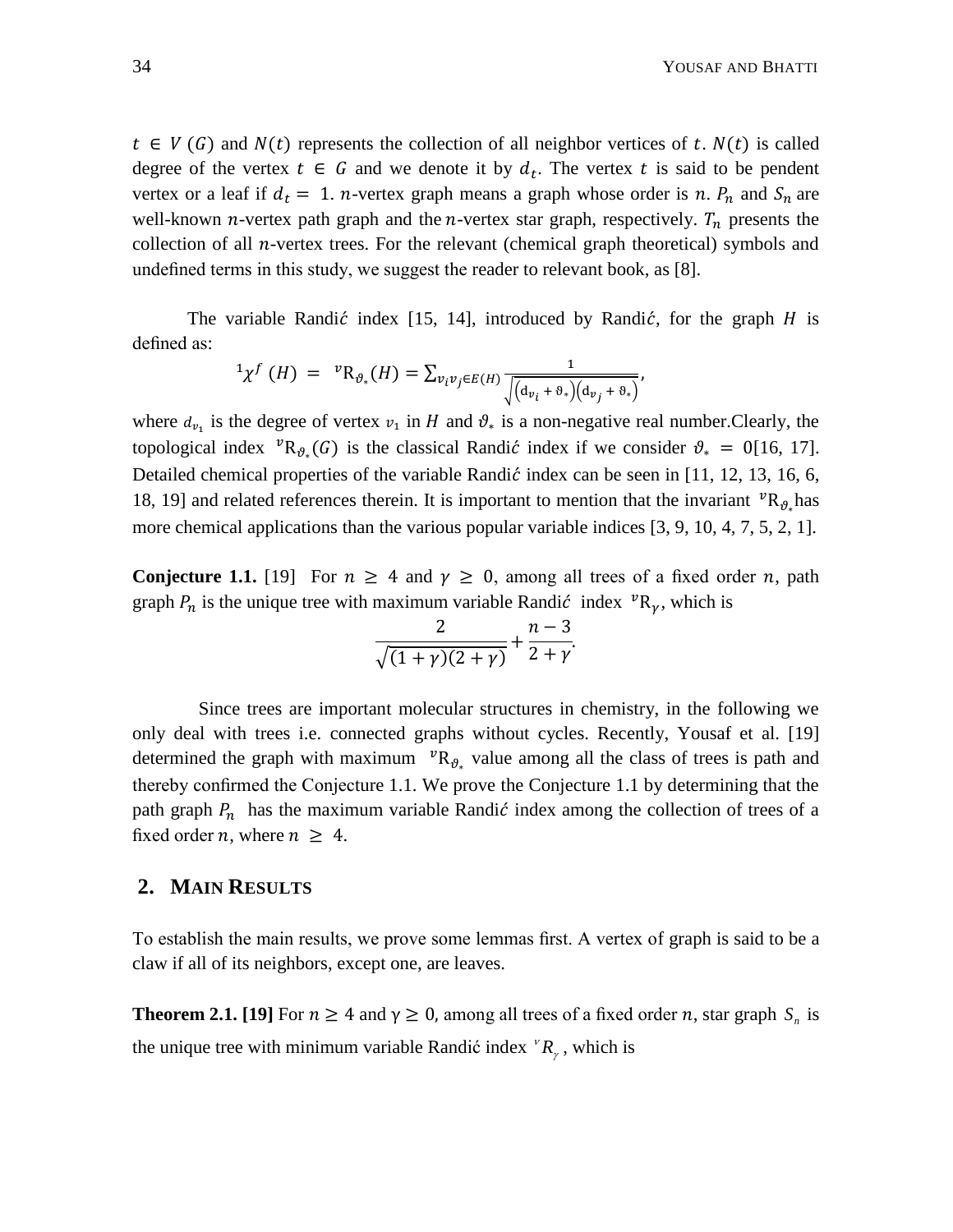$$
\frac{n-1}{\sqrt{(n-1+\gamma)(1+\gamma)}}.
$$

**Lemma 2.1.** For  $\vartheta_* \geq 0$ , it holds that

$$
\varPhi(3,s,\vartheta_*)=\frac{1}{\sqrt{3+\vartheta_*}}\left(\frac{1}{\sqrt{1+\vartheta_*}}+\frac{1}{\sqrt{3+\vartheta_*}}\right)-\frac{2}{\sqrt{(2+\vartheta_*)(2+\vartheta_*)}}<0.
$$

Proof. Since 
$$
\Phi(3, s, \vartheta_*) = \frac{1}{\sqrt{3+\vartheta_*}} \left( \frac{1}{\sqrt{1+\vartheta_*}} + \frac{1}{\sqrt{3+\vartheta_*}} \right) - \frac{2}{\sqrt{(2+\vartheta_*)(2+\vartheta_*)}}
$$
,  
\n
$$
\Phi(3, s, \vartheta_*) = \frac{1}{(2+\vartheta_*)\sqrt{(1+\vartheta_*)(3+\vartheta_*)}} \left( \frac{1}{(2+\vartheta_*)+\sqrt{(1+\vartheta_*)(3+\vartheta_*)}} - \frac{\sqrt{1+\vartheta_*}}{\sqrt{3+\vartheta_*}} \right)
$$
\n
$$
= \frac{1}{(2+\vartheta_*)\sqrt{(1+\vartheta_*)(3+\vartheta_*)}} \left( \frac{\sqrt{3+\vartheta_*}-\vartheta_*\sqrt{1+\vartheta_*}-2\sqrt{1+\vartheta_*}-(1+\vartheta_*)\sqrt{3+\vartheta_*}}{\sqrt{3+\vartheta_*}\left\{ (2+\vartheta_*)+\sqrt{(1+\vartheta_*)(3+\vartheta_*)} \right\}} \right)
$$
\n
$$
= \frac{1}{(2+\vartheta_*)\sqrt{(1+\vartheta_*)(3+\vartheta_*)}} \left( \frac{-\vartheta_*\sqrt{1+\vartheta_*}-2\sqrt{1+\vartheta_*}-\vartheta_*\sqrt{3+\vartheta_*}}{\sqrt{3+\vartheta_*}\left\{ (2+\vartheta_*)+\sqrt{(1+\vartheta_*)(3+\vartheta_*)} \right\}} \right) < 0,
$$

proving the lemma.

**Lemma 2.2.** If  $\vartheta_* \geq 0$  and  $r \geq 3$  then the function  $\Psi$  defined as

 $\Psi(\vartheta_*,r) = 4(r + \vartheta_*)^{3/2} (r - 1 + \vartheta_*)^{3/2} - 4(r + \vartheta_*)(r - 1 + \vartheta_*)^2 - (r - 1)(2r - 1 + 2\vartheta_*)$ gives positive real numbers.

**Proof.** Let  $\Psi(\vartheta_*, r) = 4(r + \vartheta_*)^{3/2} (r - 1 + \vartheta_*)^{3/2} - 4(r + \vartheta_*) (r - 1 + \vartheta_*)^2$  $(r-1)(2r-1+2\vartheta_{*})$ . We have to show that  $\Psi(\vartheta_{*}, r) > 0$  implies that  $4(r + \vartheta_*)^{3/2} (r - 1 + \vartheta_*)^{3/2} - 4(r + \vartheta_*)(r - 1 + \vartheta_*)^2 - (r - 1)(2r - 1 + 2\vartheta_*)$ which can be rewritten as

 $16(r + \vartheta_*)^3 (r - 1 + \vartheta_*)^3 - \{4(r + \vartheta_*)(r - 1 + \vartheta_*)^2 - (r - 1)(2r - 1 + 2\vartheta_*)\}^2$ Let

$$
\Psi_1(\vartheta_*, r) = 16(r + \vartheta_*)^3 (r - 1 + \vartheta_*)^3
$$
  
-(4(r + \vartheta\_\*)(r - 1 + \vartheta\_\*)^2 - (r - 1)(2r - 1 + 2\vartheta\_\*))^2.

Then,

$$
\Psi_{1}(\vartheta_{*},r) = 16r^{4} \vartheta_{*} + 64r^{3} \vartheta_{*}^{2} + 96r^{2} \vartheta_{*}^{3} + 64r \vartheta_{*}^{4} + 16 \vartheta_{*}^{5} + 4r^{4}
$$
  
\n
$$
-16r^{3} \vartheta_{*} - 76r^{2} \vartheta_{*}^{2} - 88r \vartheta_{*}^{3} - 32 \vartheta_{*}^{4} - 12r^{3} - 20r^{2} \vartheta_{*} + 8 \vartheta_{*}^{3}
$$
  
\n
$$
+11r^{2} + 24r \vartheta_{*} + 12 \vartheta_{*}^{2} - 2r - 4 \vartheta_{*} - 1.
$$
  
\n
$$
= (r - 1)^{2} \{4r(r - 1) - 1\} + 4 \vartheta_{*}^{2}(r - 1)(16r^{2} - 3r - 3)
$$
  
\n
$$
+8r \vartheta_{*}^{3}(12r - 11) + 4r^{2} \vartheta_{*}\{(2r - 1)^{2} - 6\} + 4 \vartheta_{*}(6r - 1)
$$
  
\n
$$
+16 \vartheta_{*}^{5} + 8 \vartheta_{*}^{3} > 0.
$$

Hence the lemma is proved. ■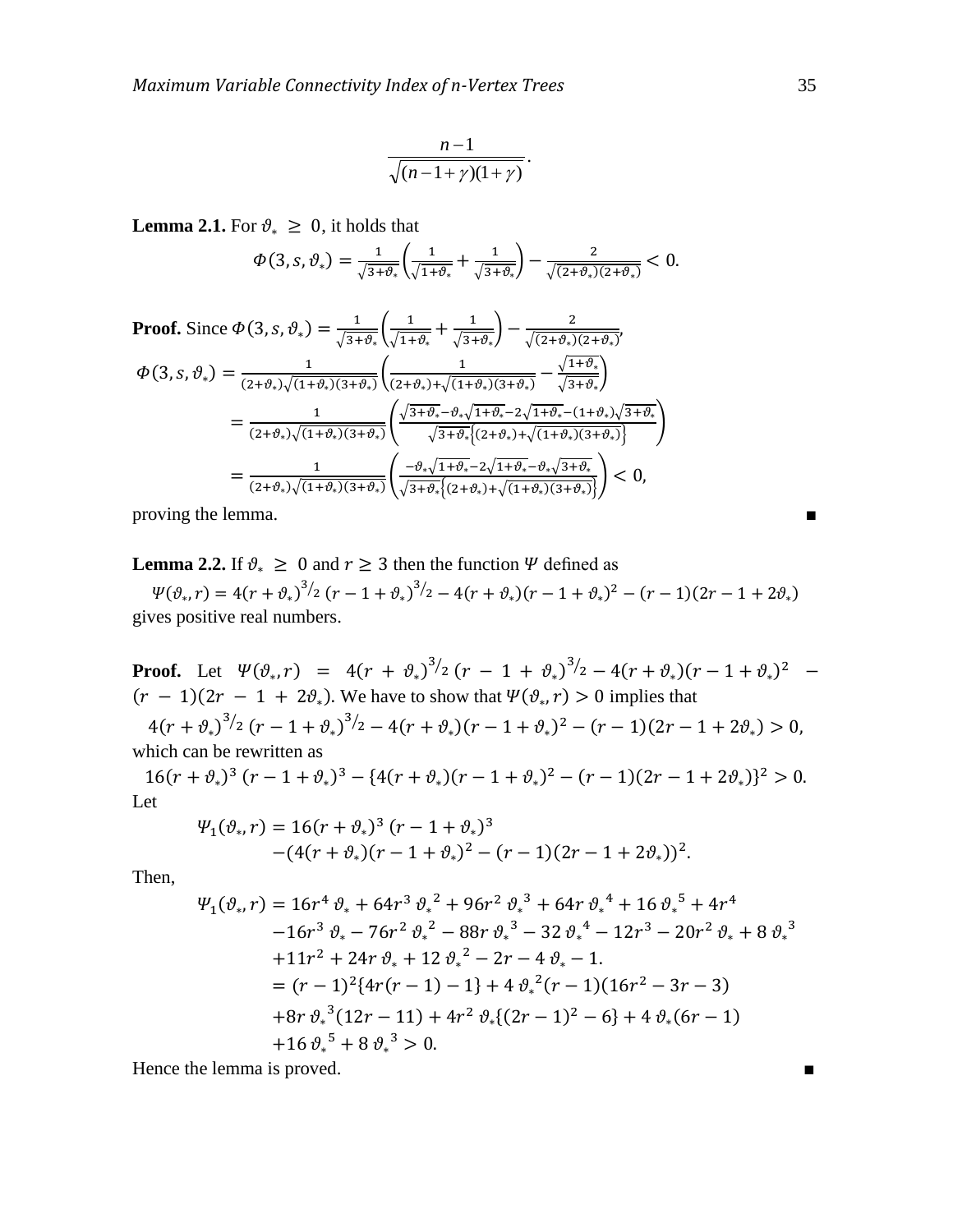**Lemma 2.3.** If  $\vartheta_* \geq 0$  and  $r \geq 3$ , then the function  $\theta_1$  defined as

$$
\Theta_1(\vartheta_*,r) = 2(r+\vartheta_*)\left\{\sqrt{\frac{r+\vartheta_*}{r-1+\vartheta_*}}-1\right\} - \frac{r-1}{r-1+\vartheta_*} - \frac{r-1}{2(r-1+\vartheta_*)^2}
$$

gives positive real numbers.

Proof. Let 
$$
\theta_1(\vartheta_*, r) = 2(r + \vartheta_*)\left\{\sqrt{\frac{r + \vartheta_*}{r - 1 + \vartheta_*}} - 1\right\} - \frac{r - 1}{r - 1 + \vartheta_*} - \frac{r - 1}{2(r - 1 + \vartheta_*)^2}
$$
. Then,  
\n
$$
\theta_1(\vartheta_*, r) = \frac{2(r + \vartheta_*)^{3/2}(r - 1 + \vartheta_*)^{3/2}}{(r - 1 + \vartheta_*)^2} + 2(r + \vartheta_*) - \frac{r - 1}{r - 1 + \vartheta_*} - \frac{r - 1}{2(r - 1 + \vartheta_*)^2}
$$
\n
$$
= \frac{4(r + \vartheta_*)^{3/2}(r - 1 + \vartheta_*)^{3/2} - 4(r + \vartheta_*) (r - 1 + \vartheta_*)^2 - 4(r - 1)(2r - 1 + 2\vartheta_*)}{2(r - 1 + \vartheta_*)^2}
$$
\n
$$
= \frac{1}{2(r - 1 + \vartheta_*)^2} [\Psi(\vartheta_*, r)] > 0,
$$

where  $\mathcal{L}(r) = 4(r + \vartheta_*)^3/2(r - 1 + \vartheta_*)^3/2 - 4(r + \vartheta_*)(r - 1 + \vartheta_*)^2 - 4(r - 1)(2r - 1 + 2\vartheta_*).$ Now by Lemma 2.2, one can see that  $\Psi(\vartheta_*, r) > 0$ .

**Lemma 2.4.** If  $\vartheta_* \geq 0$  and  $r, s \geq 3$ , then the function  $\theta_2$  defined as  $\theta_2(\vartheta_*)$ r  $\frac{r-1}{2(r-1+\vartheta_*)}-\frac{s}{2(s-1)}$  $\frac{s-1}{2(s-1+\vartheta)}$  gives non-negative real numbers.

**Proof.** Note that  $\theta_2(\theta_*, r, s) = 1 - \frac{r}{2\pi r}$  $\frac{r-1}{2(r-1+\vartheta_*)}-\frac{s}{2(s-1)}$  $\frac{s-1}{2(s-1+\vartheta_*)}\ \theta_2(\vartheta_*,r,s)=\frac{\vartheta}{2(r-s)}$  $\frac{v_*(r+s-2+2v_*)}{2(r-1+\vartheta_*)(s-1+\vartheta_*)}$  $\geq$  0, proving the lemma.

**Lemma 2.5.** If  $\vartheta_* \geq 0$  and  $r, s \geq 3$ , then the function g defined as

$$
g(r,s,\vartheta_*) = 2\sqrt{s-1+\vartheta_*}\left\{\sqrt{r+\vartheta_*} - \sqrt{r-1+\vartheta_*}\right\}
$$

$$
+(r-1)\sqrt{s-1+\vartheta_*}\left\{\frac{\sqrt{r-1+\vartheta_*}}{r+\vartheta_*} - \frac{\sqrt{r+\vartheta_*}}{r-1+\vartheta_*}\right\}
$$

$$
-\frac{(s-1)\sqrt{r-1+\vartheta_*}}{r+\vartheta_*}\left\{\sqrt{s+\vartheta_*} - \sqrt{s-1+\vartheta_*}\right\}
$$

$$
+\frac{1}{r+\vartheta_*}\left\{\sqrt{r-1+\vartheta_*}\sqrt{s-1+\vartheta_*}\right\},
$$

is positive-valued.

**Proof.** Let

$$
g(r,s,\vartheta_*) = 2\sqrt{s-1+\vartheta_*} \left\{ \sqrt{r+\vartheta_*} - \sqrt{r-1+\vartheta_*} \right\}
$$

$$
+(r-1)\sqrt{s-1+\vartheta_*} \left\{ \frac{\sqrt{r-1+\vartheta_*}}{r+\vartheta_*} - \frac{\sqrt{r+\vartheta_*}}{r-1+\vartheta_*} \right\}
$$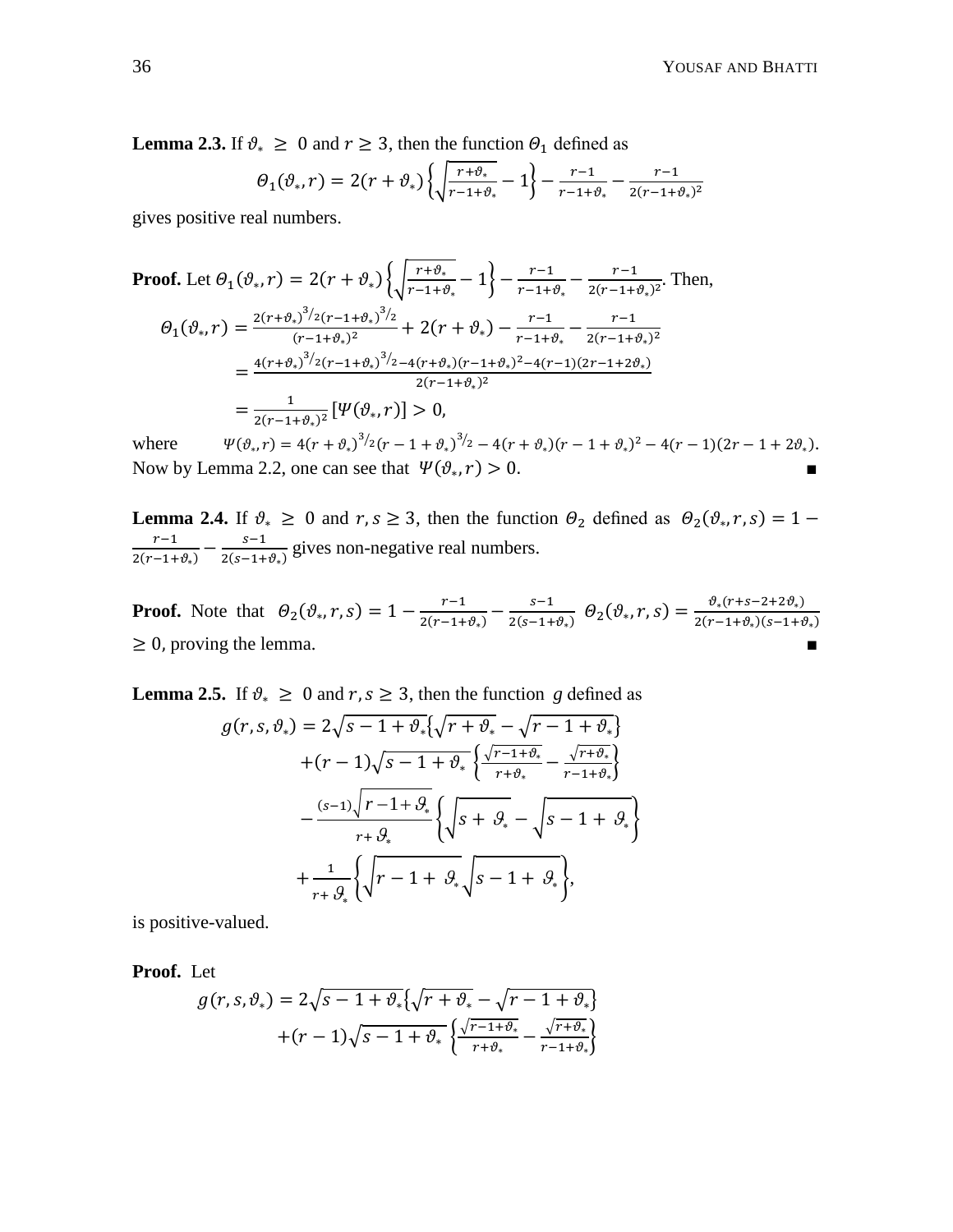$$
+\frac{(s-1)\sqrt{r-1+\vartheta_*}}{r+\vartheta_*}\left\{\sqrt{s+\vartheta_*}-\sqrt{s-1+\vartheta_*}\right\}
$$

$$
+\frac{1}{r+\vartheta_*}\left\{\sqrt{r-1+\vartheta_*}\sqrt{s-1+\vartheta_*}\right\}.
$$

Then, one can see that

$$
g(r,s,\vartheta_*) = \frac{\sqrt{r-1+\vartheta_*}\sqrt{s-1+\vartheta_*}}{r+\vartheta_*} \left[ 2(r+\vartheta_*) \left\{ \sqrt{\frac{r+\vartheta_*}{r-1+\vartheta_*}} - 1 \right\} + (r-1) \left\{ 1 - \left(\frac{r+\vartheta_*}{r-1+\vartheta_*}\right)^{3/2} \right\} - (s-1) \left\{ \sqrt{\frac{s+\vartheta_*}{s-1+\vartheta_*}} - 1 \right\} + 1 \right]
$$

$$
= \frac{\sqrt{r-1+\vartheta_*}\sqrt{s-1+\vartheta_*}}{r+\vartheta_*} \left[ 2(r+\vartheta_*) \left\{ \sqrt{\frac{r+\vartheta_*}{r-1+\vartheta_*}} - 1 \right\} + (r-1) \left\{ 1 - \left( 1 + \frac{1}{r-1+\vartheta_*} \right) \left( 1 + \frac{1}{r-1+\vartheta_*} \right)^{1/2} \right\} - (s-1) \left\{ \sqrt{1 + \frac{1}{s-1+\vartheta_*}} - 1 \right\} + 1 \right].
$$

Since 
$$
\sqrt{1 + \frac{1}{r - 1 + \vartheta_*}} \le 1 + \frac{1}{2(r - 1 + \vartheta_*)}
$$
,  
\n
$$
g(r, s, \vartheta_*) \ge \frac{\sqrt{r - 1 + \vartheta_*} \sqrt{s - 1 + \vartheta_*}}{r + \vartheta_*} \left[ 2(r + \vartheta_*) \left\{ \sqrt{\frac{r + \vartheta_*}{r - 1 + \vartheta_*}} - 1 \right\} + (r - 1) \left\{ 1 - \left( 1 + \frac{1}{r - 1 + \vartheta_*} \right) \left( 1 + \frac{1}{2(r - 1 + \vartheta_*)} \right) \right\} - (s - 1) \left\{ 1 + \frac{1}{2(s - 1 + \vartheta_*)} - 1 \right\} + 1 \right]
$$

and so

$$
g(r,s,\vartheta_*) \ge \frac{\sqrt{r-1+\vartheta_*}\sqrt{s-1+\vartheta_*}}{r+\vartheta_*} \left[2(r+\vartheta_*)\left\{\sqrt{\frac{r+\vartheta_*}{r-1+\vartheta_*}}-1\right\} - \frac{3(r-1)}{2(r-1+\vartheta_*)} - \frac{r-1}{2(r-1+\vartheta_*)^2} - \frac{s-1}{2(s-1+\vartheta_*)} + 1\right].
$$

Therefore,

$$
g(r,s,\vartheta_*) \ge \frac{\sqrt{r-1+\vartheta_*}\sqrt{s-1+\vartheta_*}}{r+\vartheta_*} \left[2(r+\vartheta_*)\left\{\sqrt{\frac{r+\vartheta_*}{r-1+\vartheta_*}}-1\right\} - \frac{r-1}{r-1+\vartheta_*} - \frac{r-1}{2(r-1+\vartheta_*)} - \frac{r-1}{2(r-1+\vartheta_*)} - \frac{r-1}{2(s-1+\vartheta_*)} + 1\right]
$$

which implies that  $g(r, s, \vartheta) \geq \frac{\sqrt{r-1} + \vartheta_s \sqrt{s}}{r}$  $\frac{\partial \psi_1}{\partial r + \partial x} \left[ \Theta_1(r, \theta_*) + \Theta_2(r, s, \theta_*) \right] > 0$ , where  $\Theta_1(\mathcal{G}_*, r)$  and  $\Theta_2(r, s, \mathcal{G}_*)$  are defined as follows:

$$
\Theta_2(\mathcal{G}_*, r, s) = 1 - \frac{r - 1}{2(r - 1 + \mathcal{G}_*)} - \frac{s - 1}{2(s - 1 + \mathcal{G}_*)},
$$

and

$$
\Theta_1(\mathcal{G}_*, r) = 2(r + \mathcal{G}_*) \left\{ \sqrt{\frac{r + \mathcal{G}_*}{r - 1 + \mathcal{G}_*}} - 1 \right\} - \frac{r - 1}{r - 1 + \mathcal{G}_*} - \frac{r - 1}{2(r - 1 + \mathcal{G}_*)^2}.
$$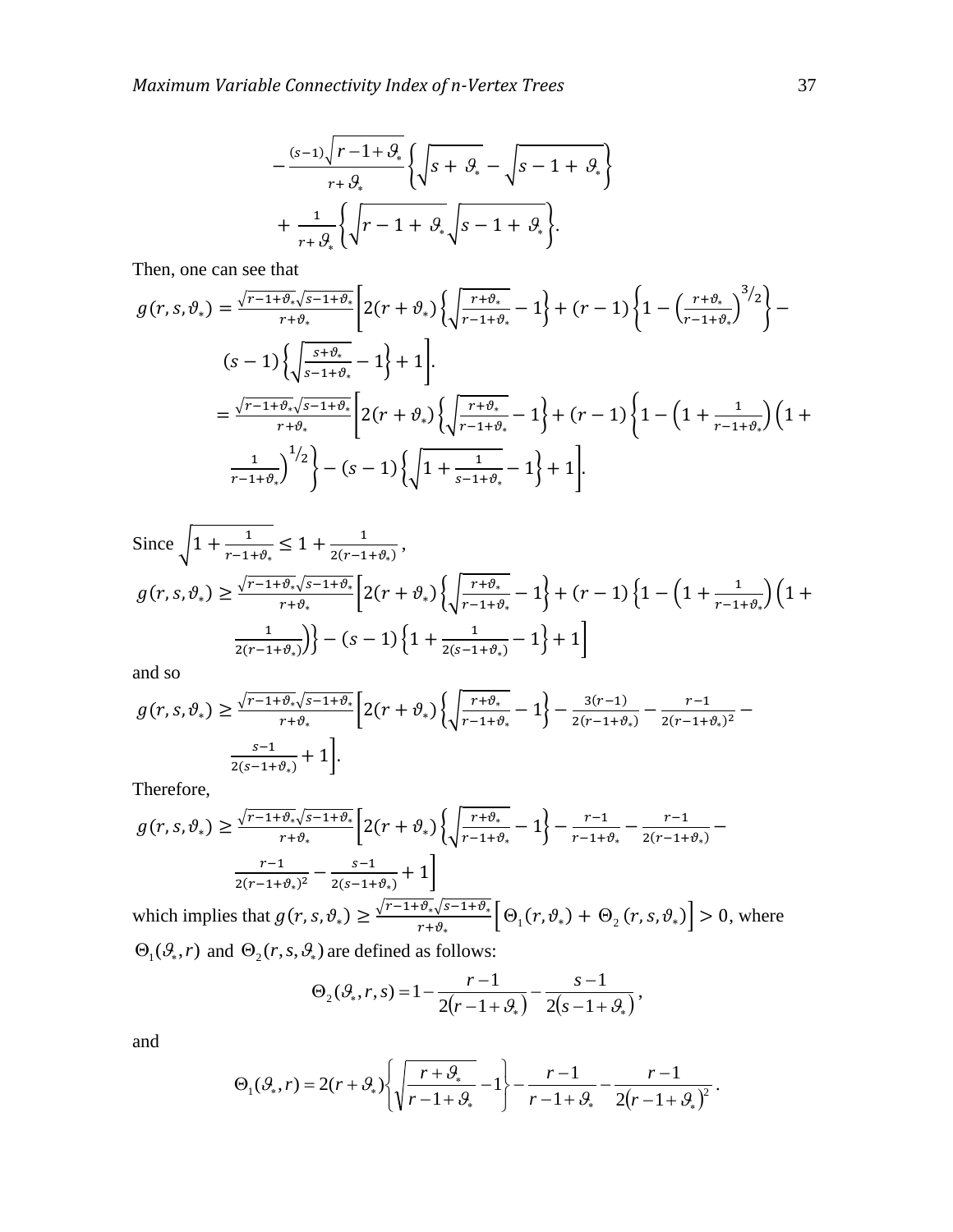There quantities are greater than or equal to zero by Lemma 2.3 and Lemma 2.4. ■

**Lemma 2.6.** If  $\mathcal{G}_* \ge 0$  and  $r, s \ge 3$ , then the function h defined as

$$
h(r, s, \vartheta_*) = \frac{r-1}{\sqrt{s+\vartheta_*}} \left( \frac{1}{\sqrt{r-1+\vartheta_*}} - \frac{1}{\sqrt{r+\vartheta_*}} \right) + \frac{s-1}{\sqrt{r+\vartheta_*}} \left( \frac{1}{\sqrt{s-1+\vartheta_*}} - \frac{1}{\sqrt{s+\vartheta_*}} \right)
$$

$$
- \frac{1}{\sqrt{(r+\vartheta_*)(s+\vartheta_*)}} + \frac{3}{\sqrt{(2+\vartheta_*)(2+\vartheta_*)}} - \frac{2}{\sqrt{(1+\vartheta_*)(2+\vartheta_*)}}
$$

is positive-valued.

**Proof.** Let

$$
h(r, s, \vartheta_*) = \frac{r-1}{\sqrt{s+\vartheta_*}} \left( \frac{1}{\sqrt{r-1+\vartheta_*}} - \frac{1}{\sqrt{r+\vartheta_*}} \right) + \frac{s-1}{\sqrt{r+\vartheta_*}} \left( \frac{1}{\sqrt{s-1+\vartheta_*}} - \frac{1}{\sqrt{s+\vartheta_*}} \right) - \frac{1}{\sqrt{(r+\vartheta_*)(s+\vartheta_*)}} + \frac{3}{\sqrt{(2+\vartheta_*)(2+\vartheta_*)}} - \frac{2}{\sqrt{(1+\vartheta_*)(2+\vartheta_*)}}.
$$

We compute the partial derivative to prove the desired inequality.

$$
\frac{\partial h}{\partial r} = \frac{1}{\sqrt{s + \vartheta_*}} \left( \frac{1}{\sqrt{r - 1 + \vartheta_*}} - \frac{1}{\sqrt{r + \vartheta_*}} \right) + \frac{r - 1}{2\sqrt{s + \vartheta_*}} \left( \frac{1}{(r + \vartheta_*)^3/2} - \frac{1}{(r - 1 + \vartheta_*)^3/2} \right)
$$
  
\n
$$
- \frac{s - 1}{2(r + \vartheta_*)^3/2} \left( \frac{1}{\sqrt{s - 1 + \vartheta_*}} + \frac{1}{\sqrt{s + \vartheta_*}} \right) + \frac{1}{2(r + \vartheta_*)^3/2\sqrt{(s + \vartheta_*)}}.
$$
  
\n
$$
\frac{\partial h}{\partial r} = \frac{1}{2\sqrt{(s + \vartheta_*)(r + \vartheta_*) (r - 1 + \vartheta_*) (s - 1 + \vartheta_*)}} \left[ 2\sqrt{s - 1 + \vartheta_*} \left\{ \sqrt{r + \vartheta_*} - \sqrt{r - 1 + \vartheta_*} \right\} + (r - 1)\sqrt{s - 1 + \vartheta_*} \left\{ \frac{\sqrt{r - 1 + \vartheta_*}}{r + \vartheta_*} - \frac{\sqrt{r + \vartheta_*}}{r - 1 + \vartheta_*} \right\} - \frac{(s - 1)\sqrt{r - 1 + \vartheta_*}}{r + \vartheta_*} \left\{ \sqrt{s + \vartheta_*} - \sqrt{s - 1 + \vartheta_*} \right\} + \frac{1}{r + \vartheta_*} \left\{ \sqrt{r - 1 + \vartheta_*} \sqrt{s - 1 + \vartheta_*} \right\}.
$$
  
\n
$$
\frac{\partial h}{\partial r} = \frac{1}{2\sqrt{(s + \vartheta_*)(r + \vartheta_*) (r - 1 + \vartheta_*) (s - 1 + \vartheta_*)}} \left[ g(r, s, \vartheta_*),
$$
  
\nwhere

where

$$
g(r,s,\vartheta_*) = 2\sqrt{s-1+\vartheta_*}\left\{\sqrt{r+\vartheta_*} - \sqrt{r-1+\vartheta_*}\right\}
$$

$$
+(r-1)\sqrt{s-1+\vartheta_*}\left\{\frac{\sqrt{r-1+\vartheta_*}}{r+\vartheta_*} - \frac{\sqrt{r+\vartheta_*}}{r-1+\vartheta_*}\right\}
$$

$$
-\frac{(s-1)\sqrt{r-1+\vartheta_*}}{r+\vartheta_*}\left\{\sqrt{s+\vartheta_*} - \sqrt{s-1+\vartheta_*}\right\}
$$

$$
+\frac{1}{r+\vartheta_*}\left\{\sqrt{r-1+\vartheta_*}\sqrt{s-1+\vartheta_*}\right\}.
$$

Using Lemma 2.5, one can see that  $\frac{\partial h}{\partial r} > 0$ . Similarly  $\frac{\partial h}{\partial s} > 0$ . Also, it can be easily investigated that  $h(3,2) > h(2,2) = 0$  which completes the proof.

**Transformation 2.1.** Let T be a tree of order  $n \ge 4$  and  $u_1 \in V(T)$  is a claw such that  $d(u_1) = r \ge 3$ . Define  $N(u_1) = \{u_0, u_2, v_1, v_2, ..., v_{r-2}\}$  such that  $d(u_0) = 1$  and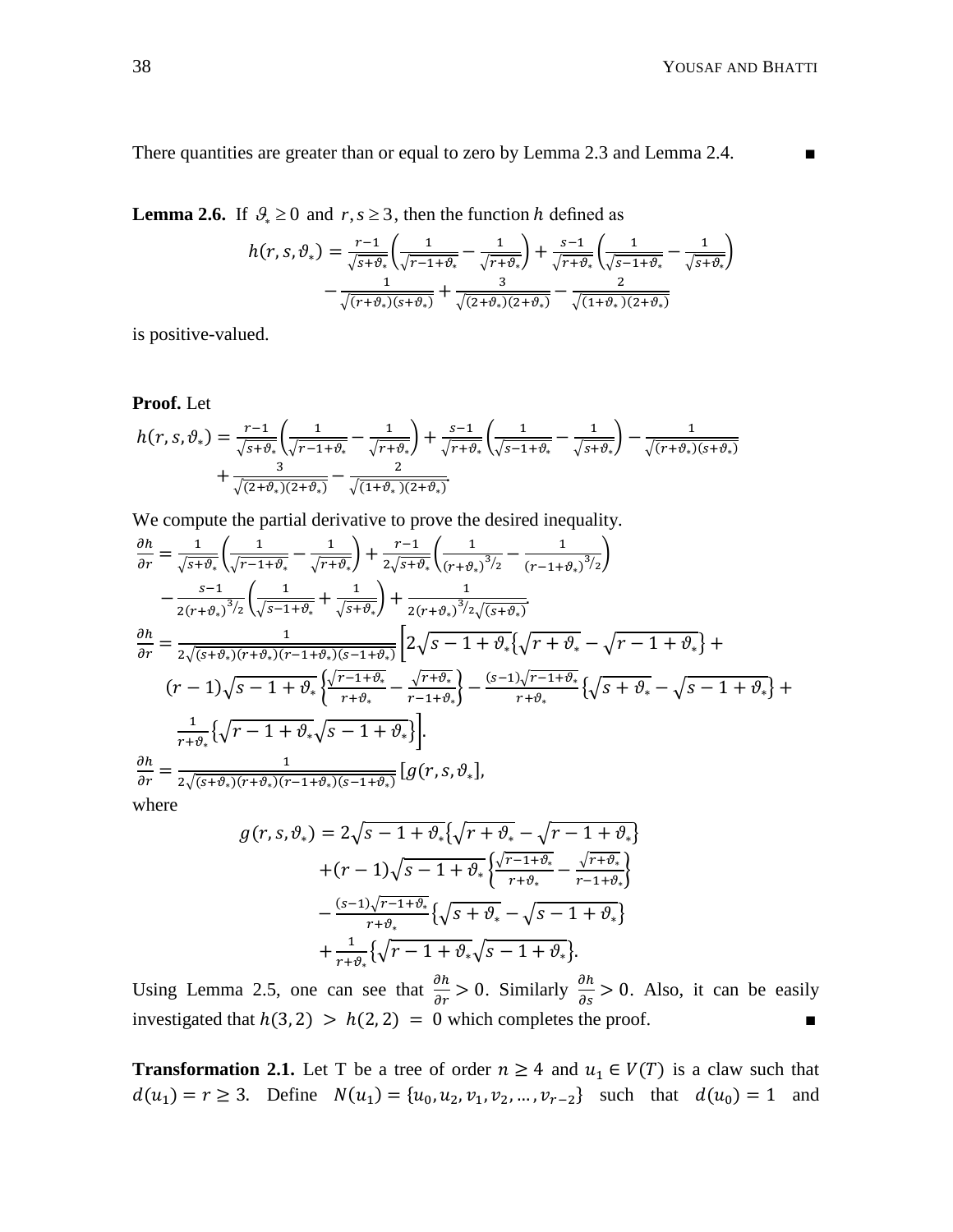$d(v_i) = 1$ , for each  $1 \le i \le r-2$  and  $d(u_2) = q \ge 1$ . Construct  $\hat{T} = T - \{u_0u_1, u_1v_1, u_1v_2, ..., u_1v_{r-2}\} + \{v_1v_2, v_2v_3, ..., u_0v_{r-2}, u_0u_1\}.$ 

**Lemma 2.7.** Let  $\acute{T}$  be a graph obtained from T by applying Transformation 2.1. Then for  $\mathcal{G}_* \geq 0$ ,  ${}^v\mathrm{R}_{\vartheta_*}(T) < {}^v\mathrm{R}_{\vartheta_*}(\tilde{T})$ .

**Proof.** For  $n = 4$ , there are only two trees namely  $S_4$  (star graph) and  $P_4$  (path graph), and hence the result follows from Theorem 2.1. In what follows, take  $n \geq 5$ . Since  $d(u_1)$  =  $r \geq 3$ . Let  $N(u_1) = \{u_0, u_2, v_1, v_2, \dots, v_{r-2}\}$  such that  $d(v_i) = 1$  for each  $i \in$  $\{1, 2, ..., r - 2\}$  and  $d(u_2) = q \ge 1$ . If T' is the tree deduced from T by applying Transformation 2.1, then we have,

$$
{}^{v}R_{\vartheta_{*}}(T) - {}^{v}R_{\vartheta_{*}}(\tilde{T}) = \sum_{i=2}^{r-2} [r(d(u_{1}), d(v_{i})) - r(2, d(v_{i}) + 1)]
$$
  
+ [r(d(u\_{1}), d(v\_{1})) - r(2, d(v\_{1}))]  
+ [r(d(u\_{1}), d(u\_{0})) - r(2, d(u\_{0}))]  
+ [r(d(u\_{1}), d(u\_{2})) - r(2, d(u\_{2}))] (1)

where  $\Gamma(a, b) = \frac{1}{\sqrt{a^2 + b^2}}$  $\frac{1}{\sqrt{(a+\vartheta_*)(b+\vartheta_*)}}$ . Equation (1) gives

$$
{}^{v}R_{\vartheta_{*}}(T) - {}^{v}R_{\vartheta_{*}}(\tilde{T}) = \frac{r-3}{\sqrt{(r+\vartheta_{*})(1+\vartheta_{*})}} - \frac{r-3}{\sqrt{(2+\vartheta_{*})(2+\vartheta_{*})}} + \frac{1}{\sqrt{(r+\vartheta_{*})(1+\vartheta_{*})}} - \frac{1}{\sqrt{(2+\vartheta_{*})(1+\vartheta_{*})}} + \frac{1}{\sqrt{(r+\vartheta_{*})(2+\vartheta_{*})}} - \frac{1}{\sqrt{(r+\vartheta_{*})(2+\vartheta_{*})}} \tag{2}
$$

In the following, we show that  ${}^v{\rm R}_{\theta_*}(T) - {}^v{\rm R}_{\theta_*}(T') < 0$ . We note that Equation (2) can be re-written as

$$
{}^{v}R_{\vartheta_{*}}(T) - {}^{v}R_{\vartheta_{*}}(T') = \frac{(r-2)(\vartheta_{*} + 2 - \sqrt{(r+\vartheta_{*})(1+\vartheta_{*})})}{(\vartheta_{*} + 2)\sqrt{(r+\vartheta_{*})(1+\vartheta_{*})}} + \left(\frac{1}{\sqrt{r+\vartheta_{*}}} - \frac{1}{\sqrt{2+\vartheta_{*}}}\right)\left(\frac{1}{\sqrt{1+\vartheta_{*}}} + \frac{1}{\sqrt{q+\vartheta_{*}}}\right)
$$
(3)

It can be easily observed that right hand side of Equation (3) is negative for all  $r \geq 4$  and  $\vartheta_* \geq 0$ . Finally, for  $r = 3$  and  $\vartheta_* \geq 0$ , Equation (2) yields

$$
{}^{v}R_{\vartheta_*}(T) - {}^{v}R_{\vartheta_*}(T') < \frac{\sqrt{3+\vartheta_*}\left\{1-\sqrt{(2+\vartheta_*)\left(1+\vartheta_*\right)}\right\}-\sqrt{(2+\vartheta_*)}\left(1+\vartheta_*\right)}{\varsigma(\vartheta_*)} < 0
$$

where

 $\zeta(\vartheta_*) = (2 + \vartheta_*)\sqrt{(3 + \vartheta_*)(1 + \vartheta_*)}\sqrt{(2 + \vartheta_*)} + \sqrt{(3 + \vartheta_*)}\left(\frac{(2 + \vartheta_*)}{(2 + \vartheta_*)} + \sqrt{(3 + \vartheta_*)^2 + (\vartheta_*)^2}\right).$ This completes the proof.

**Remark 2.1.** If T is a tree with maximum variable connectvity index, then by repeating Transformation 2.1, any claw can be converted into a vertex of degree 2.

**Lemma 2.8.** If  $T \in T_n$  is a tree with the maximum variable Randić index, then the neighbor of any pendent vertex must be of degree 2.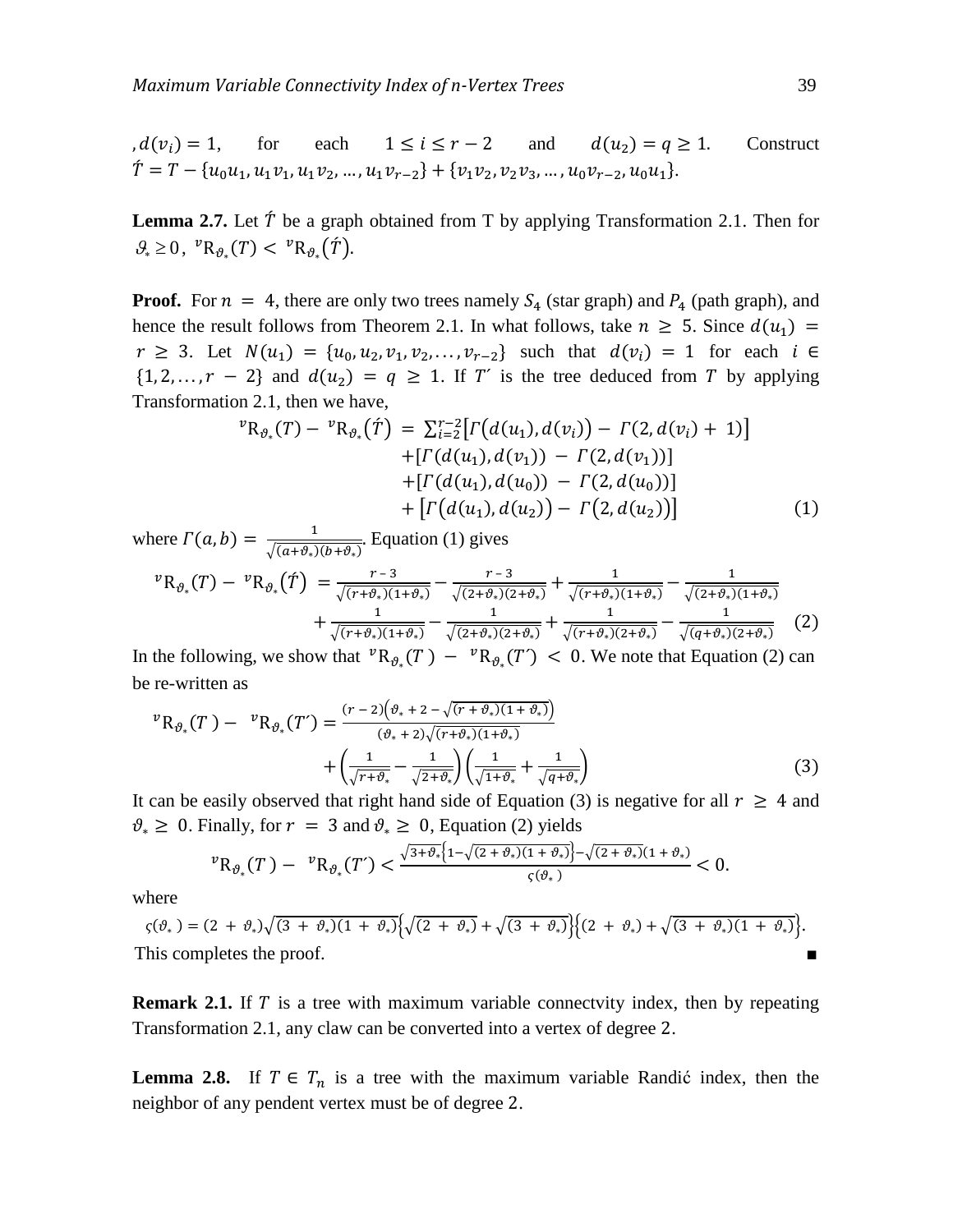**Proof.** Let w be a pendent vertex of T and  $u_4$  be its neighbor. Let  $P = u_0 u_1 u_2 ... u_k$  be the longest path of T passing through  $u_4$  with one end vertex is  $u_k$  and  $u_{k-1}u_k \in E(P)$ . Lemma 2.7 implies that  $d(u_{k-1}) = 2$ . Let  $d(u_4) = t \ge 3$ , then there will be two cases as follows:

**Case 1.**  $t > 3$ . Construct the tree  $\hat{T} = T - u_4w + w u_k$ . Denote by  $\hat{N}(u_4)$  the set of all neighbors of  $u_4$  other than w and  $S_{u_4}$  the sum of the weights of all edges incident to  $u_4$  other than  $wu_4$ . Then we have,

$$
{}^{v}R_{\vartheta_{*}}(T) - {}^{v}R_{\vartheta_{*}}(\tilde{T}) = \sum_{x \in \hat{N}(u_{4})} [r(d(u_{4}), d(x)) - r(d(u_{4}) - 1, d(x))]
$$
  
+ 
$$
[r(d(u_{4}), d(w)) - r(d(u_{k}) + 1, d(w))]
$$
  
+ 
$$
[r(d(u_{k}), d(u_{k-1})) - r(d(u_{k}) + 1), d(u_{k-1}))],
$$
 (4)

where 
$$
\Gamma(a, b) = \frac{1}{\sqrt{(a+\vartheta_*)(b+\vartheta_*)}}
$$
. Equation (4) gives  
\n
$$
{}^{v}R_{\vartheta_*}(T) - {}^{v}R_{\vartheta_*}(\tilde{T}) = \sum_{x \in \hat{N}(u_4)} \left[ \Gamma(d(u_4), d(x)) \left\{ 1 - \frac{\Gamma(d(u_4) - 1, d(x))}{\Gamma(d(u_4), d(x))} \right\} \right] + \left[ \Gamma(d(u_4), d(w)) - \Gamma(d(u_k) + 1, d(w)) \right] + \left[ \Gamma(d(u_k), d(u_{k-1})) - \Gamma(d(u_k) + 1), d(u_{k-1})) \right].
$$
\n(5)

Equation (5) yields

$$
{}^{v}R_{\vartheta_{*}}(T) - {}^{v}R_{\vartheta_{*}}(\tilde{T}) = S_{u_{4}}\left(1 - \frac{\sqrt{t + \vartheta_{*}}}{\sqrt{t - 1 + \vartheta_{*}}}\right) + \frac{1}{\sqrt{(t + \vartheta_{*})(1 + \vartheta_{*})}} - \frac{1}{\sqrt{(1 + \vartheta_{*})(2 + \vartheta_{*})}} + \frac{1}{\sqrt{(2 + \vartheta_{*})(1 + \vartheta_{*})}} - \frac{1}{\sqrt{(2 + \vartheta_{*})(2 + \vartheta_{*})}}.
$$

Hence,

$$
{}^{v}R_{\vartheta_{*}}(T) - {}^{v}R_{\vartheta_{*}}(\tilde{T}) = S_{u_{4}}\left(1 - \frac{\sqrt{t + \vartheta_{*}}}{\sqrt{t - 1 + \vartheta_{*}}}\right) + \frac{1}{\sqrt{(t + \vartheta_{*})(1 + \vartheta_{*})}} - \frac{1}{\sqrt{(2 + \vartheta_{*})(2 + \vartheta_{*})}}.
$$
  
Since  $t \ge 4$ , we have  $1 - \frac{\sqrt{t + \vartheta_{*}}}{\sqrt{t - 1 + \vartheta_{*}}} < 0$ , also  $\frac{1}{\sqrt{(t + \vartheta_{*})(1 + \vartheta_{*})}} - \frac{1}{\sqrt{(2 + \vartheta_{*})(2 + \vartheta_{*})}} < 0$ . Thus,  
 ${}^{v}R_{\vartheta_{*}}(T) - {}^{v}R_{\vartheta_{*}}(\tilde{T}) < 0$ . This contradicts our supposition.

**Case 2.**  $t = 3$ . Denote the neighbors of  $u_4$  by  $N(u_4) = \{u_3, u_5, w\}$  such that  $d(u_3) = r \geq 2$  and  $d(u_5) = s \geq 2$ .

**Sub-case 2(a).**  $r = 2$  or  $s = 2$ . Suppose  $r = 2$  and  $u_2$  be another neighbor of  $u_3$  with  $d(u_2) = l$ . Define  $\hat{T} = T - \{u_2u_3, u_3u_4\} + \{u_2u_4, u_3w\}$ . Then T and  $\acute{T}$  will be isomorphic if  $l = 1$ , so consider  $l \ge 2$ .  $^vR_{\vartheta_*}(T) - {^vR_{\vartheta_*}(T)}$  $= \sum_{x \in \hat{N}(u_4)} [ \Gamma(d(u_3), d(u_4)) - \Gamma(d(u_3) - 1, d(w) + 1) ]$  $+ [ \Gamma(d(u_4), d(w)) - \Gamma(d(u_4), d(w) + 1) ]$  $+| \Gamma(d(u_2), d(u_3)) - \Gamma(d(u_2), d(u_4)) |$  (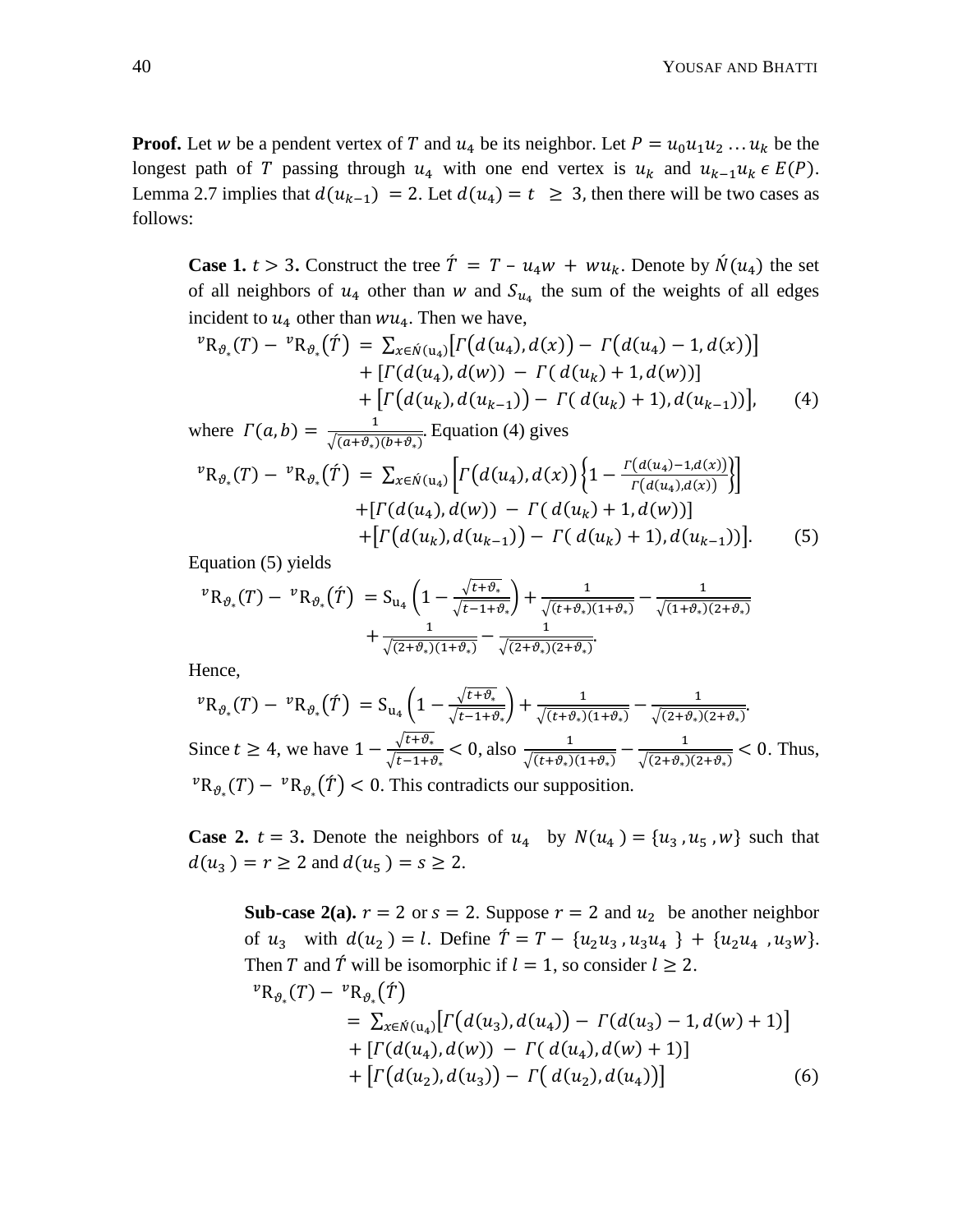where 
$$
\Gamma(a, b) = \frac{1}{\sqrt{(a+\vartheta_*)(b+\vartheta_*)}}
$$
. Equation (6) gives  
\n
$$
{}^{v}R_{\vartheta_*}(T) - {}^{v}R_{\vartheta_*}(\tilde{T}) = \frac{1}{\sqrt{(r+\vartheta_*)(1+\vartheta_*)}} - \frac{1}{\sqrt{(r-1+\vartheta_*)(2+\vartheta_*)}} + \frac{1}{\sqrt{(3+\vartheta_*)(1+\vartheta_*)}} - \frac{1}{\sqrt{(2+\vartheta_*)(3+\vartheta_*)}} + \frac{1}{\sqrt{(l+\vartheta_*)(r+\vartheta_*)}} - \frac{1}{\sqrt{(l+\vartheta_*)(r+\vartheta_*)}} - \frac{1}{\sqrt{(l+\vartheta_*)(2+\vartheta_*)}} + \frac{1}{\sqrt{(3+\vartheta_*)(1+\vartheta_*)}} - \frac{1}{\sqrt{(2+\vartheta_*)(3+\vartheta_*)}} + \frac{1}{\sqrt{(l+\vartheta_*)(2+\vartheta_*)}} - \frac{1}{\sqrt{(l+\vartheta_*)(2+\vartheta_*)}} - \frac{1}{\sqrt{(l+\vartheta_*)(3+\vartheta_*)}}
$$

Thus,

$$
{}^{v}R_{\vartheta_{*}}(T) - {}^{v}R_{\vartheta_{*}}(\hat{T}) = \frac{1}{\sqrt{l+\vartheta_{*}}} \left( \frac{1}{\sqrt{2+\vartheta_{*}}} - \frac{1}{\sqrt{3+\vartheta_{*}}} \right) + \frac{1}{\sqrt{1+\vartheta_{*}}} \left( \frac{1}{\sqrt{3+\vartheta_{*}}} - \frac{1}{\sqrt{2+\vartheta_{*}}} \right).
$$
  
Since  $l \ge 2$ ,  ${}^{v}R_{\vartheta_{*}}(T) - {}^{v}R_{\vartheta_{*}}(\hat{T}) = \left( \frac{1}{\sqrt{1+\vartheta_{*}}} - \frac{1}{\sqrt{l+\vartheta_{*}}} \right) \left( \frac{1}{\sqrt{3+\vartheta_{*}}} - \frac{1}{\sqrt{2+\vartheta_{*}}} \right) < 0$ , which is again a contradiction to our supposition.

**Sub-case 2(b).** If  $r \ge 3$  and  $s \ge 3$ . Construct  $\hat{T}$  from T by deleting the vertices  $\{u_4, w\}$ , adding the new edge  $u_3u_5$  and a 2 – path to the end vertex of  $P$ , we get

$$
{}^{v}R_{\vartheta_{*}}(T) - {}^{v}R_{\vartheta_{*}}(\tilde{T}) = [ \Gamma(d(u_{3}), d(u_{4})) - \Gamma(2,2)] + [\Gamma(d(u_{5}), d(u_{4})) - \Gamma(d(u_{5}), d(u_{3})] + [\Gamma(d(w), d(u_{4})) - \Gamma(2,2)] \tag{7}
$$

where  $\Gamma(a, b) = \frac{1}{\sqrt{a^2 + b^2}}$  $\frac{1}{\sqrt{(a+\vartheta_*)(b+\vartheta_*)}}$ . Equation (7) gives

$$
{}^{v}R_{\vartheta_{*}}(T) - {}^{v}R_{\vartheta_{*}}(\tilde{T}) = \frac{1}{\sqrt{(r+\vartheta_{*})(3+\vartheta_{*})}} - \frac{1}{\sqrt{(2+\vartheta_{*})(2+\vartheta_{*})}} + \frac{1}{\sqrt{(3+\vartheta_{*})(s+\vartheta_{*})}} - \frac{1}{\sqrt{(r+\vartheta_{*})(s+\vartheta_{*})}} + \frac{1}{\sqrt{(1+\vartheta_{*})(3+\vartheta_{*})}} - \frac{1}{\sqrt{(2+\vartheta_{*})(2+\vartheta_{*})}}.
$$

Let

$$
\varphi(r,s,\vartheta_*) = \frac{1}{\sqrt{(r+\vartheta_*)(3+\vartheta_*)}} - \frac{2}{\sqrt{(2+\vartheta_*)(2+\vartheta_*)}} + \frac{1}{\sqrt{(3+\vartheta_*)(s+\vartheta_*)}} - \frac{1}{\sqrt{(r+\vartheta_*)(s+\vartheta_*)}} + \frac{1}{\sqrt{(1+\vartheta_*)(3+\vartheta_*)}}.
$$

By computing  $\frac{\partial \psi}{\partial r}$  and simplifying our calculations, we get

$$
\frac{\partial \varphi}{\partial r} = \frac{-1}{2\sqrt{3+\vartheta_*}(r+\vartheta_*)^{\frac{3}{2}}} + \frac{1}{2\sqrt{5+\vartheta_*}(r+\vartheta_*)^{\frac{3}{2}}}
$$

$$
\frac{\partial \varphi}{\partial r} = \frac{1}{2(r+\vartheta_*)^{\frac{3}{2}}} \left(\frac{1}{\sqrt{5+\vartheta_*}} - \frac{1}{\sqrt{3+\vartheta_*}}\right) \le 0, \text{ for } s \ge 3.
$$

by Lemma 2.1,  $\varphi(3, s, \vartheta_*) = \frac{1}{\sqrt{2s}}$  $\frac{1}{\sqrt{3+\vartheta_*}}\left(\frac{1}{\sqrt{1+1}}\right)$  $\frac{1}{\sqrt{1+\vartheta_*}}+\frac{1}{\sqrt{3+1}}$  $\frac{1}{\sqrt{3+\vartheta_*}}$ ) –  $\frac{2}{\sqrt{(2+\vartheta_*)}}$  $\frac{2}{\sqrt{(2+\vartheta_*)(2+\vartheta_*)}} < 0.$ Hence,  ${}^v{\rm R}_{\vartheta_*}(T) - {}^v{\rm R}_{\vartheta_*}(\hat{T}) <$ 

This completes the proof. ■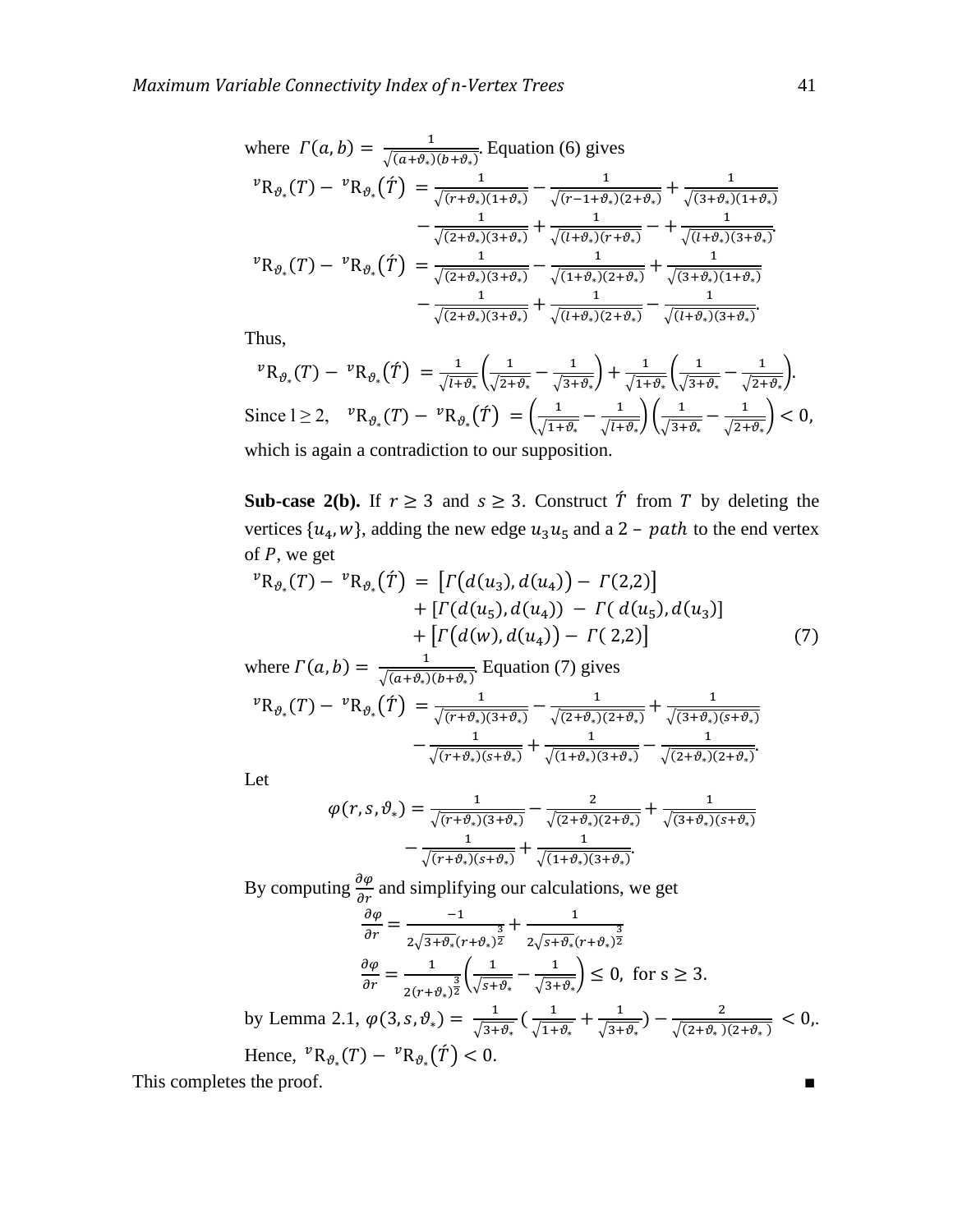**Transformation 2.2.** Let  $uv \in E(T)$  such that  $|T| = n$  and  $P = u_0 u_1 u_2 ... u_i u_{i+1} ... u_k$  is the longest path of T where  $d(u_i) = r \ge 3$  and  $d(u_{i+1}) = s \ge 3$ . Construct T from T by deleting the edge  $u_i u_{i+1}$  and joining the end vertices of the longest path by an edge (join  $u_0$ and  $u_k$  by an edge).

**Lemma 2.9.** Let  $\acute{T}$  be a tree that is obtained after applying Transformation 2.2, for  $\vartheta_* \geq 0$ , it holds that  ${}^v{\rm R}_{\vartheta_*}(\tilde{T}) - {}^v{\rm R}_{\vartheta_*}(T) > 0$ .

**Proof.** Choose an edge  $u_i u_{i+1}$  such that  $d(u_i) + d(u_{i+1})$  is maximum in T. Let  $v_i$ ,  $1 \leq j \leq r-1$  be the neighbors of  $u_i$  other than  $u_{i+1}$ . Similarly,  $w_j$ ,  $1 \leq j \leq s-1$  be the neighbors of  $u_{i+1}$  other than  $u_i$ . Since  $u_1$  and  $u_{k-1}$  are neighbors of  $u_0$  and  $u_k$  respectively; therefore, from Lemma 2.7 and 2.8, we know that  $d(u_1) = d(u_{k-1}) = 2$ . By the definition of the variable Randić index, one must have

$$
{}^{v}R_{\vartheta_{*}}(\tilde{T}) - {}^{v}R_{\vartheta_{*}}(T) = \sum_{j=1}^{r-1} \left[ \Gamma\left(d(u_{i}) - 1, d(v_{j})\right) - \Gamma\left(d(u_{i}), d(v_{j})\right) \right] + \sum_{j=1}^{s-1} \left[ \Gamma\left(d(u_{i+1}) - 1, d(w_{j})\right) - \Gamma\left(d(u_{i+1}), d(w_{j})\right) \right] + \Gamma\left(d(u_{0}) + 1, d(u_{1})\right) - \Gamma\left(d(u_{0}), d(u_{1})\right) + \Gamma\left(d(u_{k}) + 1, d(u_{k-1})\right) - \Gamma\left(d(u_{k}), d(u_{k-1})\right) + \Gamma\left(d(u_{0}) + 1, d(u_{k}) + 1\right) - \Gamma(r, s), \tag{9}
$$

where  $\Gamma(a,b) = \frac{1}{\sqrt{a^2 + b^2}}$  $\frac{1}{\sqrt{(u+\vartheta_*)(b+\vartheta_*)}}$ . Equation (9) gives

$$
{}^{v}R_{\vartheta_{*}}(\dot{T}) - {}^{v}R_{\vartheta_{*}}(T) = \sum_{j=1}^{r-1} \left[ \Gamma\left(d(u_{i}), d(v_{j})\right) \left| \frac{\Gamma(d(u_{i}) - 1, d(v_{i}))}{\Gamma(d(u_{i}), d(v_{j}))} - 1 \right| \right]
$$
  
+  $\sum_{j=1}^{s-1} \left[ \Gamma\left(d(u_{i+1}), d(w_{j})\right) \left| \frac{\Gamma\left(d(u_{i+1}) - 1, d(w_{j})\right)}{\Gamma\left(d(u_{i+1}), d(w_{j})\right)} \right| - 1 \right]$   
+  $\left[ \Gamma\left(d(u_{0}) + 1, d(u_{1})\right) - \Gamma\left(d(u_{0}), d(u_{1})\right) \right]$   
+  $\left[ \Gamma\left(d(u_{k}) + 1, d(u_{k-1})\right) - \Gamma\left(d(u_{k}), d(u_{k-1})\right) \right]$   
+  $\left[ \Gamma\left(d(u_{0}) + 1, d(u_{k}) + 1\right) - \Gamma(r, s) \right]$ 

So,

$$
R_{\vartheta_{*}}(\hat{T}) - {}^{v}R_{\vartheta_{*}}(T) = \sum_{j=1}^{r-1} \Gamma(r, d(v_{j})) \left[ \frac{\sqrt{r+\vartheta_{*}}}{\sqrt{r-1+\vartheta_{*}}} - 1 \right] + \sum_{j=1}^{s-1} \Gamma(s, d(w_{j})) \left[ \frac{\sqrt{s+\vartheta_{*}}}{\sqrt{s-1+\vartheta_{*}}} - 1 \right] + \frac{1}{\sqrt{(2+\vartheta_{*})(2+\vartheta_{*})}} - \frac{1}{\sqrt{(1+\vartheta_{*})(2+\vartheta_{*})}} + \frac{1}{\sqrt{(2+\vartheta_{*})(2+\vartheta_{*})}} - \frac{1}{\sqrt{(1+\vartheta_{*})(2+\vartheta_{*})}} + \frac{1}{\sqrt{(2+\vartheta_{*})(2+\vartheta_{*})}} - \frac{1}{\sqrt{(r+\vartheta_{*})(s+\vartheta_{*})}}.
$$
(10)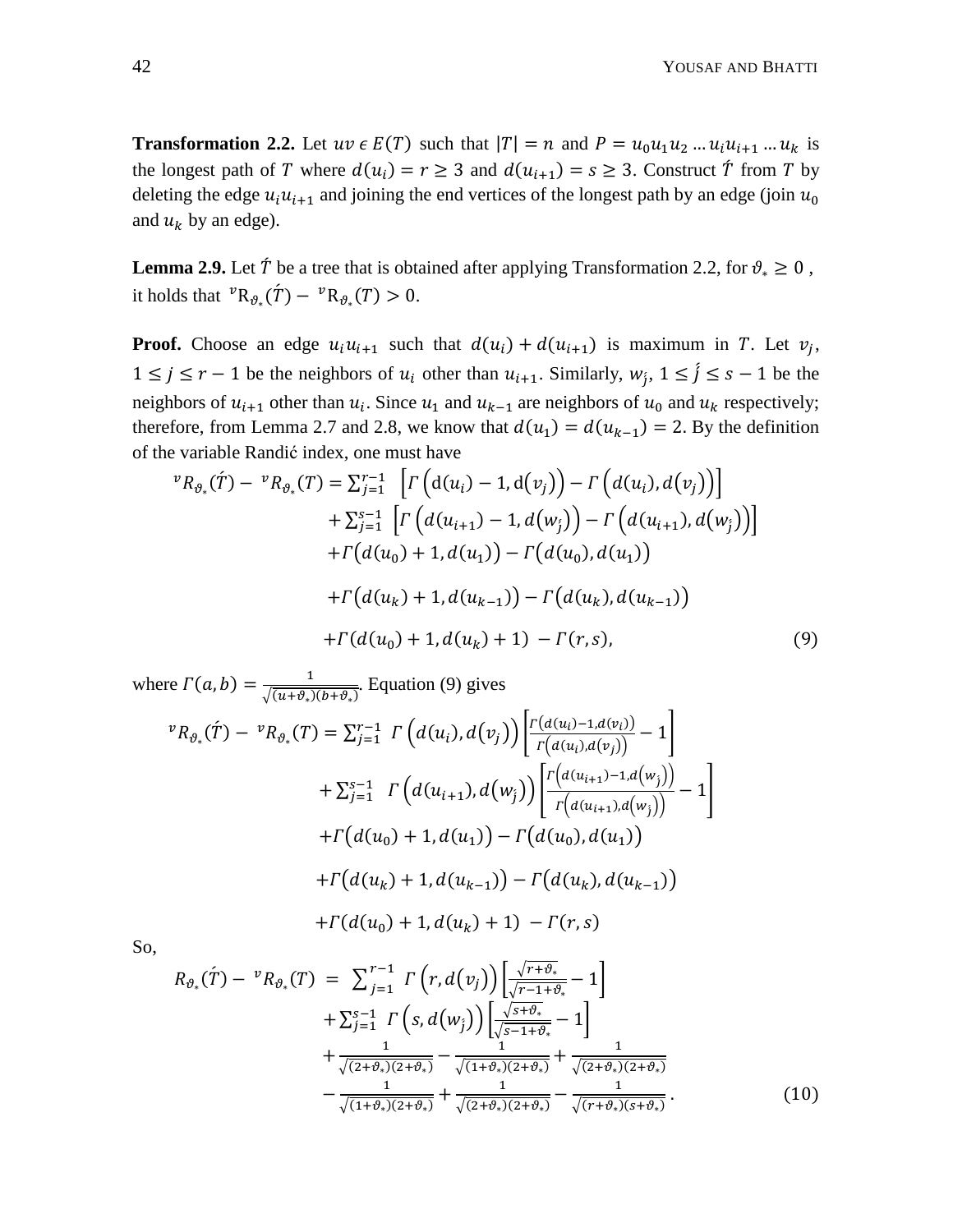Since  $u_i$   $u_{i+1}$  be an edge such that  $d(u_i) + d(u_{i+1})$  is maximum in T; therefore for  $j = 1, 2, ..., r - 1, f(r, d(v_j)) \ge f(r, s)$  and  $j = 1, 2, ..., s - 1, f(s, d(w_j)) \ge f(r, s).$ Hence, Equation (10) yields

$$
{}^{v}R_{\vartheta_{*}}(\hat{T}) - {}^{v}R_{\vartheta_{*}}(T) = \frac{r-1}{\sqrt{(r+\vartheta_{*})(s+\vartheta_{*})}} \left[ \frac{\sqrt{r+\vartheta_{*}}}{\sqrt{r-1+\vartheta_{*}}} - 1 \right] + \frac{s-1}{\sqrt{(r+\vartheta_{*})(s+\vartheta_{*})}} \left[ \frac{\sqrt{s+\vartheta_{*}}}{\sqrt{s-1+\vartheta_{*}}} - 1 \right]
$$
  
+ 
$$
\frac{1}{\sqrt{(2+\vartheta_{*})(2+\vartheta_{*})}} - \frac{1}{\sqrt{(1+\vartheta_{*})(2+\vartheta_{*})}}
$$
  
+ 
$$
\frac{1}{\sqrt{(2+\vartheta_{*})(2+\vartheta_{*})}} - \frac{1}{\sqrt{(1+\vartheta_{*})(2+\vartheta_{*})}}
$$
  
+ 
$$
\frac{1}{\sqrt{(2+\vartheta_{*})(2+\vartheta_{*})}} - \frac{1}{\sqrt{(1+\vartheta_{*})(2+\vartheta_{*})}}
$$
  

$$
{}^{v}R_{\vartheta_{*}}(\hat{T}) - {}^{v}R_{\vartheta_{*}}(T) \ge \frac{r-1}{\sqrt{(s+\vartheta_{*})(r-1+\vartheta_{*})}} - \frac{r-1}{\sqrt{(s+\vartheta_{*})(r+\vartheta_{*})}} - \frac{1}{\sqrt{(r+\vartheta_{*})(s+\vartheta_{*})}} + \frac{s-1}{\sqrt{(r+\vartheta_{*})(s-1+\vartheta_{*})}}
$$
  
- 
$$
\frac{s-1}{\sqrt{(s+\vartheta_{*})(r+\vartheta_{*})}} + \frac{3}{\sqrt{(2+\vartheta_{*})(2+\vartheta_{*})}} - \frac{2}{\sqrt{(1+\vartheta_{*})(2+\vartheta_{*})}}
$$
  

$$
{}^{v}R_{\vartheta_{*}}(\hat{T}) - {}^{v}R_{\vartheta_{*}}(T) \ge \frac{r-1}{\sqrt{(s+\vartheta_{*})}} \left( \frac{1}{\sqrt{(r-1+\vartheta_{*})}} - \frac{1}{\sqrt{(r+\vartheta_{*})}} \right) + \frac{s-1}{\sqrt{(r+\vartheta_{*})}} \left( \frac{1}{\sqrt{(s-1+\vartheta_{*})}} - \frac{1}{\sqrt{(s+\vartheta_{*})}}
$$
  
- 
$$
\frac{1}{\sqrt{(r+\vartheta_{*})(s+\vartheta_{*})}} + \frac{3}{\sqrt{(2+\vartheta_{*})(2+\vartheta_{*})}}
$$

Using Lemma 2.3–2.6, one can see that (11) holds. Hence,  ${}^{\nu}R_{\vartheta_{\nu}}(\tilde{T}) - {}^{\nu}R_{\vartheta_{\nu}}(T) > 0$ .

**Theorem 2.2.** For  $n \ge 4$  and  $\vartheta_* \ge 0$ , among all trees of a fixed order *n*, path graph  $P_n$  is the unique tree with maximum variable Randić index  ${}^{\nu}R_{\vartheta_{*}}$ , which is  $\frac{2}{\sqrt{(1+\vartheta_{*})(2+\vartheta_{*})}} + \frac{n}{2}$  $rac{n-3}{2+\vartheta_*}$ 

### **3. CONCLUSION**

In the present study, we proved the conjecture proposed in [19]. More precisely, we prove that the  $P_n$  (path graph) has the maximum variable connectivity index among all trees of fixed order *n*, where  $n \geq 4$ .

**ACKNOWLEDGEMENT.** The authors are grateful to the anonymous referee for his/her valuable comments, which have considerably improved the presentation of this paper.

#### **REFERENCES**

- 1. S. Akhter, M. Imran and Z. Raza, Bounds for the general sum-connectivity index of composite graphs, *J. Inequal. Appl*. **2017** (2017) 76, 12pp.
- 2. A. Ali, Z. Du and K. Shehzadi, Estimating some general molecular descriptors of saturated hydrocarbons, *Mol. Inf.* **38** (11-12) (2019) e1900007.